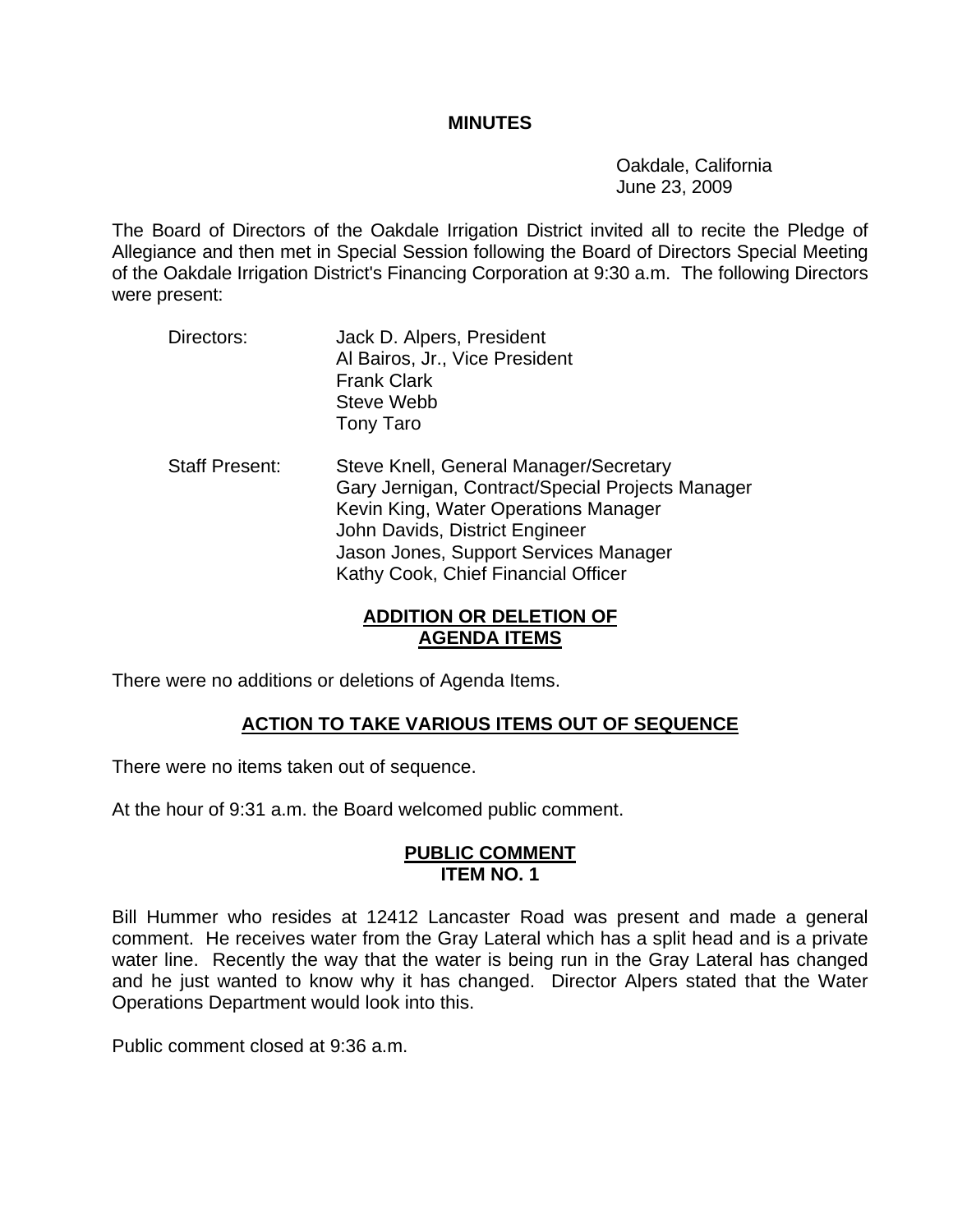OID Board Minutes June 23, 2009 Page 2

General Manager Steve Knell requested that Item Nos. 3 and 7 be pulled from the Consent Calendar; and Director Bairos requested that Item Nos. 3 and 9 be pulled from the Consent Calendar.

#### **CONSENT ITEMS ITEM NOS. 2, 4, 5, 6, 8, 10, 11, 12, 13, 14, 15, 16**

#### **ITEM NO. 2 APPROVE THE BOARD OF DIRECTORS' MINUTES OF THE REGULAR MEETING OF JUNE 2, 2009 AND RESOLUTION NOS. 2009-38 AND 2009-39**

A motion was made by Director Webb, seconded by Director Bairos, and unanimously supported to approve the Board of Directors' Minutes of the Regular Meeting of June 2, 2009 and Resolution Nos. 2009-38 and 2009-39.

## **ITEM NO. 4 APPROVE THE IMPROVEMENT DISTRICT STATEMENT OF OBLIGATIONS**

A motion was made by Director Webb, seconded by Director Bairos, and unanimously supported to approve the Improvement District Statement of Obligations.

## **ITEM NO. 5 APPROVE THE TREASURER AND CHIEF FINANCIAL OFFICER'S REPORT FOR THE MONTH ENDING MAY 31, 2009**

A motion was made by Director Webb, seconded by Director Bairos, and unanimously supported to approve the Treasurer and Chief Financial Officer's Report for the month ending May 31, 2009.

#### **ITEM NO. 6 APPROVE ASSIGNMENT OF CAPITAL WORK ORDER NUMBERS**

A motion was made by Director Webb, seconded by Director Bairos, and unanimously supported to approve the following Capital Work Order Numbers:

| Facility                       | <b>Project Description</b>                                                                           | <b>Estimated Cost</b> | Work Order No. |
|--------------------------------|------------------------------------------------------------------------------------------------------|-----------------------|----------------|
| Spencer No 2                   | Replace 12" inline valve and air vent                                                                | \$5,800               | 0934           |
| <b>Work Order Cancellation</b> |                                                                                                      |                       |                |
| Keeley Pipeline                | Install 72' of 42" RCP pipe and appurtenances; \$37,000<br>and install 140' of new barbed wire fence |                       | 0918           |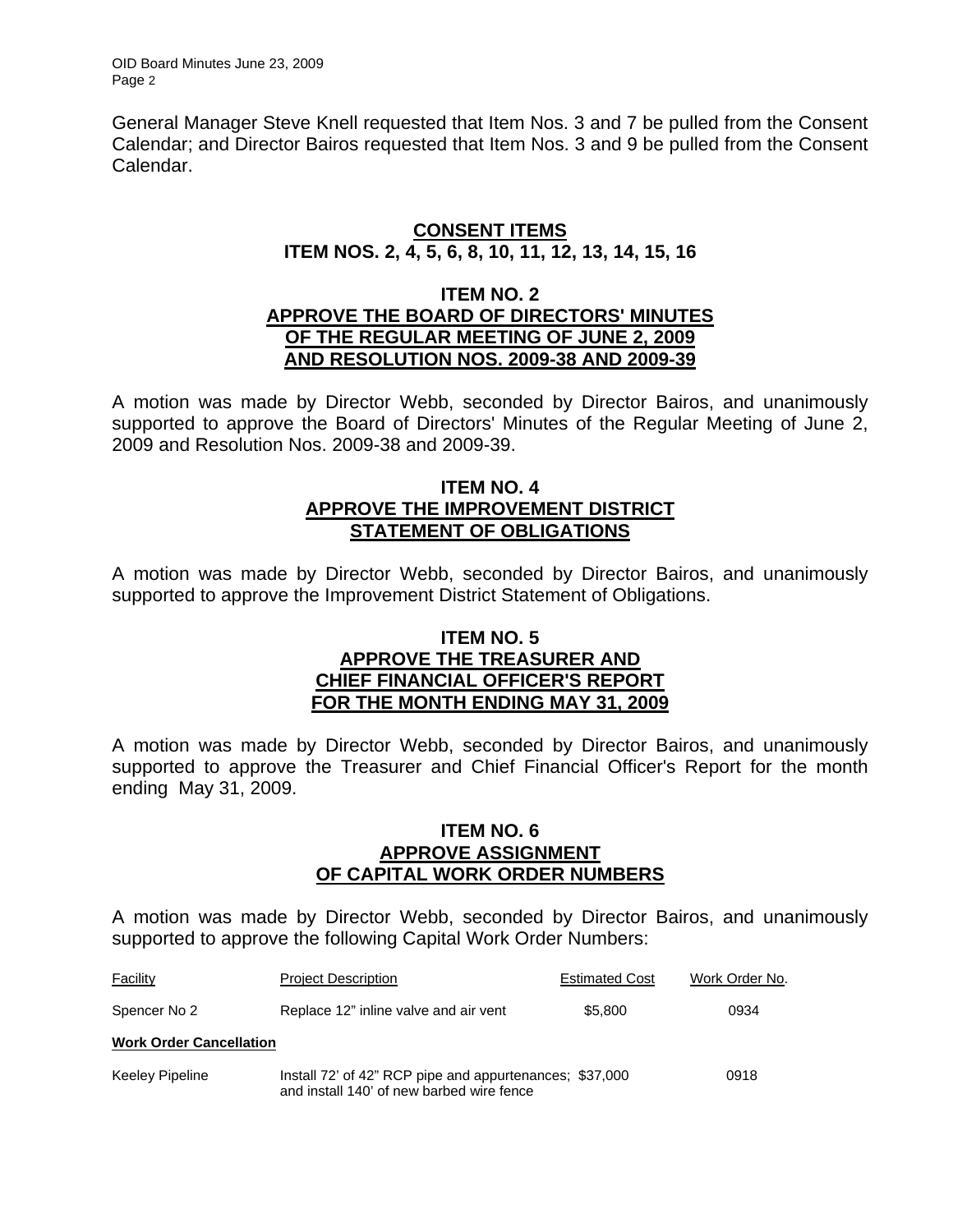## **ITEM NO. 8 APPROVE PROFESSIONAL SERVICES AGREEMENT WITH GIULIANI AND KULL**

A motion was made by Director Webb, seconded by Director Bairos, and unanimously supported to approve the Professional Services Agreement with Giuliani and Kull.

## **ITEM NO. 10 APPROVE PURCHASE OF TWO (2) NEW MECHANIC TOOL BOXES FOR THE AUTOMOTIVE SHOP FROM SNAP-ON INDUSTRIAL**

A motion was made by Director Webb, seconded by Director Bairos, and unanimously supported to approve the purchase of two (2) new mechanic tool boxes for the Automotive Shop from Snap-On Industrial.

## **ITEM NO. 11 APPROVE PURCHASE OF NEW SOLUS PRO ELITE SCANNER FOR THE AUTOMOTIVE SHOP FROM SNAP-ON INDUSTRIAL**

A motion was made by Director Webb, seconded by Director Bairos, and unanimously supported to approve the purchase of a new Solus Pro Elite Scanner for the automotive shop from Snap-On Industrial.

# **ITEM NO. 12**

## **APPROVE REQUEST AUTHORIZING GENERAL MANAGER TO EXECUTE MOU FOR THE DEVELOPMENT OF ALTERNATIVES FOR THE LONG TERM IRRIGATED LANDS PROGRAM**

A motion was made by Director Webb, seconded by Director Bairos, and unanimously supported to approve the request authorizing General Manager to execute MOU for the development of alternatives for the Long Term Irrigated Lands Program.

#### **ITEM NO. 13 APPROVE RESOLUTION FINDING THE SOUTH MAIN CANAL REHABILITATION PROJECT EXEMPT UNDER CALIFORNIA ENVIRONMENTAL QUALITY ACT (CEQA)**

A motion was made by Director Webb, seconded by Director Bairos, and unanimously supported to approve the Resolution Finding the South Main Canal Rehabilitation Project Exempt under California Environmental Quality Act (CEQA).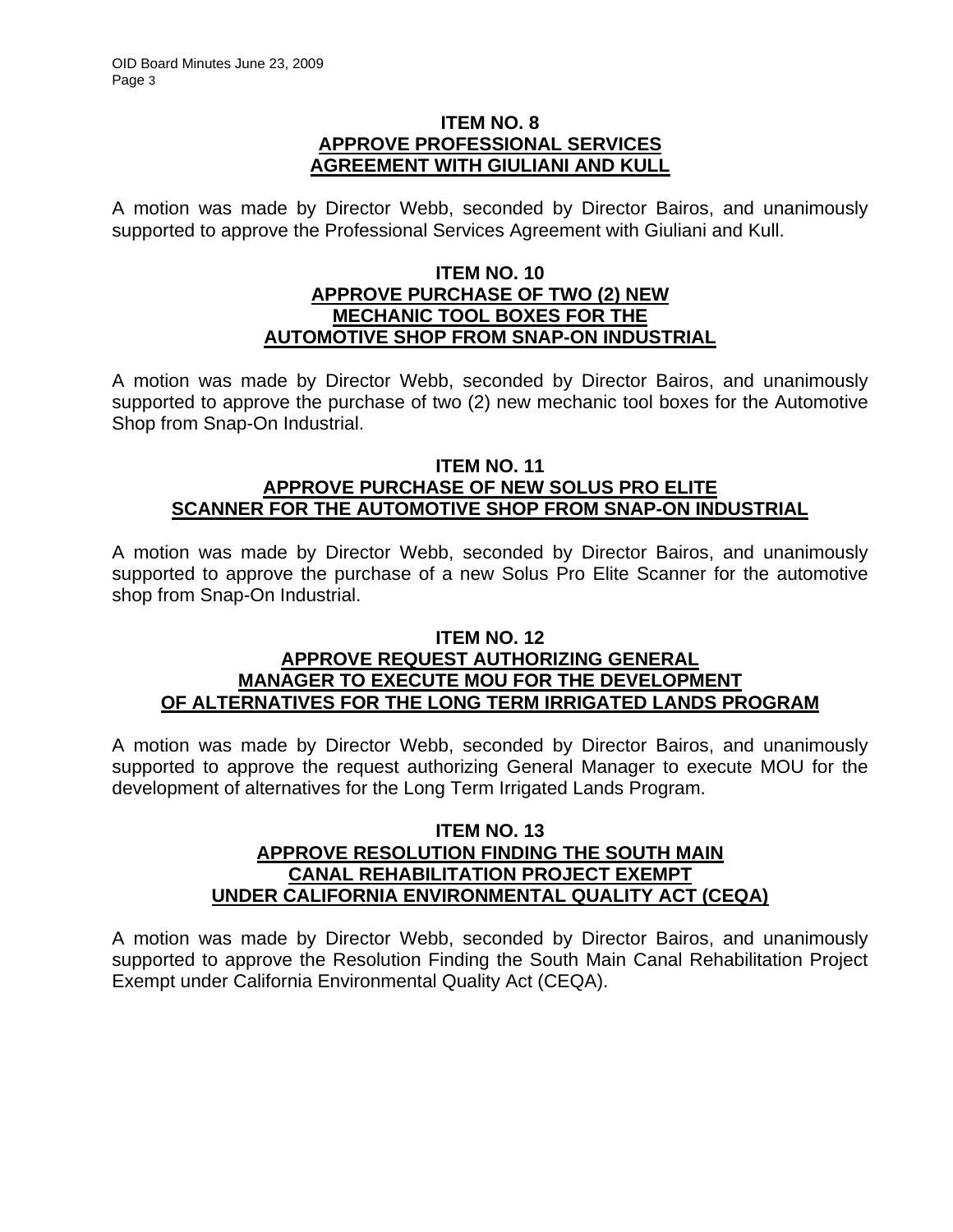### **ITEM NO. 14 APPROVE DEFERRED CONDITIONS OF APPROVAL AGREEMENT (APN: 207-020-009 – VANDER MEULEN)**

A motion was made by Director Webb, seconded by Director Bairos, and unanimously supported to approve the Deferred Conditions of Approval Agreement (APN: 207-020-009 – Vander Meulen).

### **ITEM NO. 15 APPROVE ENCROACHMENT AGREEMENT ON THE RANEY DRAIN (APN: 062-015-023 – MARTIN)**

A motion was made by Director Webb, seconded by Director Bairos, and unanimously supported to approve the Encroachment Agreement on the Raney Drain (APN: 062-015- 023 – Martin).

## **ITEM NO. 16 APPROVE ENCROACHMENT AGREEMENT ON THE GRAY PIPELINE (APN: 010-015-068 – PHOENIX FAMILY L.P.)**

A motion was made by Director Webb, seconded by Director Bairos, and unanimously supported to approve the Encroachment Agreement on the Gray Pipeline (APN: 010-015- 068 – Phoenix Family L.P.).

### **ACTION CALENDAR ITEMS NOS. 3, 7, 9, 17, 18, 19, 20, 21**

# **ITEM NO. 3 APPROVE THE OAKDALE IRRIGATION DISTRICT STATEMENT OF OBLIGATIONS**

General Manager Steve Knell stated that he had pulled this agenda report from the Consent Calendar because the Statement of Obligations had been revised to include Watermark Engineering.

Director Bairos had a question concerning the entry for C.A. Redding for maintenance on copiers and the entry for Lucas Business Systems for maintenance on printers. Chief Financial Officer Kathy Cook stated that these charges are for maintenance contracts on the copiers and on the printers. This monthly charge covers all toner cartridges and any and all maintenance/repair work that may need to be done on the equipment. He also had a question regarding IT Solutions and if this was going to be an ongoing charge. Chief Financial Officer Kathy Cook stated that there is no one staff to take care of the monthly updates for the computers and server and this would be a ongoing charge.

Director Webb asked if the CH2M Hill payment of \$41,314.61 was for the North Side Reservoir. Contracts/Special Projects Manager Gary Jernigan stated that it was for the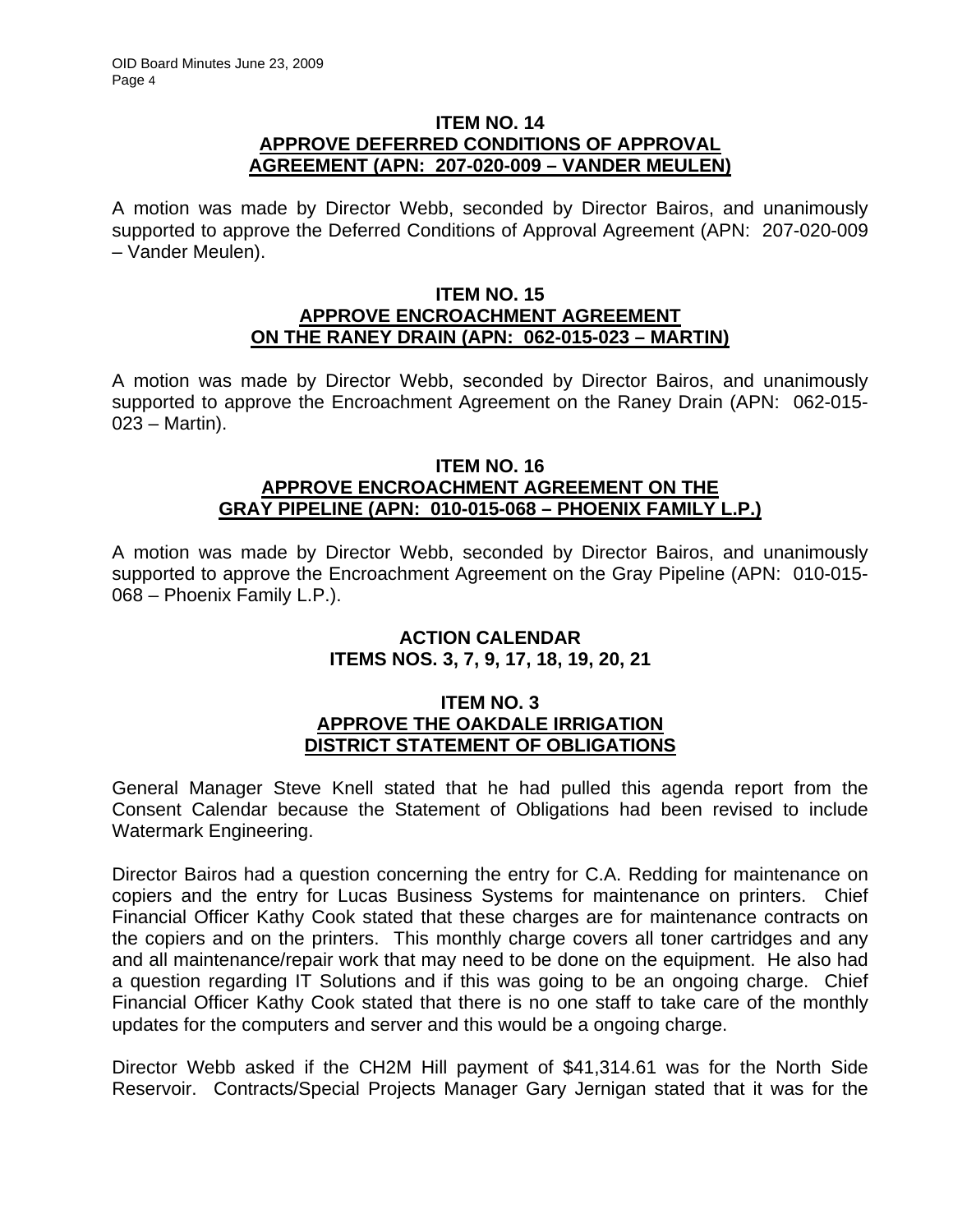CEQA for the North Side Reservoir and the North Main Projects. He also asked if the obligation to Grover Landscaping for \$495 and to Spray & Sons for \$2,240 was for one month. Chief Financial Officer Kathy Cook responded, yes. Director Webb also had a question regarding Paul Oil Co., Inc. He asked if we fueled the DSO's pick-ups at the Paul Oil or here in the yard. Support Services Manager Jason Jones stated that the District's fuel truck and equipment get diesel directly from Paul's Oil rather than depleting the tank in the District yard.

A motion was made by Director Clark, seconded by Director Alpers, and unanimously supported to approve the Oakdale Irrigation District Statement of Obligations.

Director Alpers stated that Public Comment would be re-opened because of the change in the meeting time.

## **PUBLIC COMMENT ITEM NO. 1**

All Stendar appeared on behalf of the Oakdale Water Polo Recreation Club to thank OID for their generous support to on the pool. He stated that the 75 children on his water polo team greatly appreciated the support to the pool, as well as the parents, community, swim team, and City. He presented the District with a water polo ball autographed by the team members.

Tom Gookin stated that he had questions regarding the District's policy on the recreational ponds. Director Alpers stated some of the ponds are reclamation ponds and they are pumping out of them. General Manager Steve Knell stated that there is a policy that the District does not deliver water to recreational ponds. Director Alpers stated that this matter will be discussed at a later date.

Public Comment closed again at 9:45 a.m.

## **ITEM NO. 7 APPROVE THE ASSIGNMENT OF WORK ORDER FOR THE COMETA DRAIN PIPELINE BETWEEN THE FAIRBANKS LATERAL AND DODDS ROAD**

General Manager Steve Knell stated that this item was being pulled because Director Taro had an indirect interest in this project and it should have been placed on the action calendar so that he could recuse himself.

Director Taro recused himself from this item.

A motion was made by Director Webb, seconded by Director Clark, and unanimously supported to approve the Assignment of Work Order for the Cometa Drain Pipeline between the Fairbanks Lateral and Dodds Road.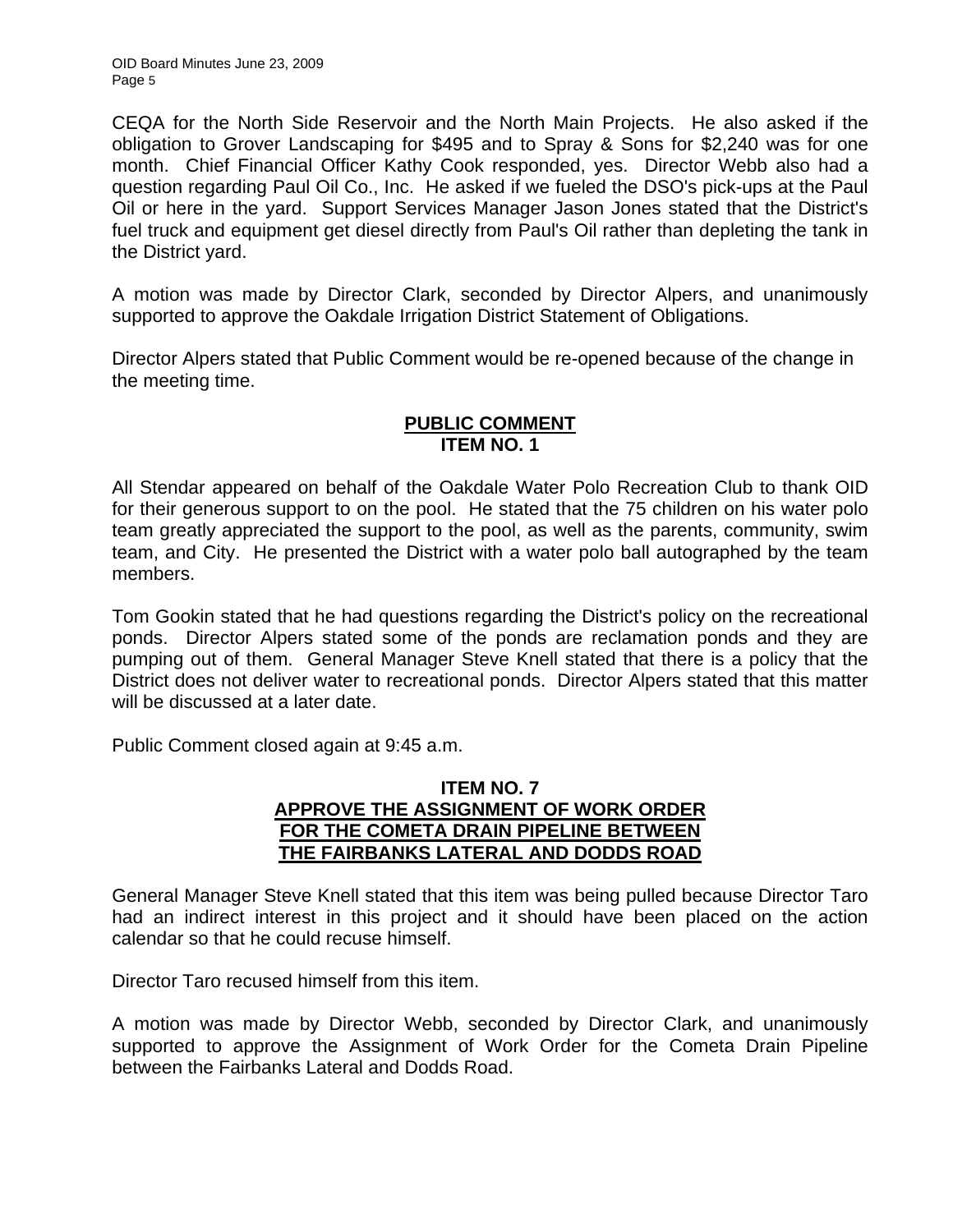### **ITEM NO. 9 APPROVE WORK RELEASE NO. 03, AMENDMENT NO. 02 TO PROFESSIONAL SERVICES AGREEMENT 2008-PSA-008 WITH GIULIANI & KULL FOR ADDITIONAL SURVEYING AND INSPECTION SERVICES**

Director Bairos asked why we were adding an additional \$4,500 to the construction services. Contract/Special Projects Manager Gary Jernigan explained that it took longer to close out the project and the additional \$4,500 was for additional surveying and inspection services that were required to complete the project.

A motion was made by Director Bairos, seconded by Director Webb, and unanimously supported to approve Work Release No. 03, Amendment No. 02 to Professional Services Agreement 2008-PSA-008 with Giuliani & Kull for additional surveying and inspection services.

## **ITEM NO. 17 REVIEW AND TAKE POSSIBLE ACTION ON THE NORTH SIDE REGULATING RESERVOIR PROJECT AND THE RESOLUTION ADOPTING THE OAKDALE IRRIGATION DISTRICT NORTH SIDE REGULATING RESERVOIR PROJECT FINAL MITIGATED NEGATIVE DECLARATION AND ASSOCIATED CALIFORNIA ENVIRONMENTAL QUALITY ACT (CEQA) FINDINGS**

A Mitigated Negative Declaration (MND) was prepared for the North Side Regulating Reservoir Project pursuant to CEQA, a project that was identified in the adopted Water Resources Plan (WRP) Programmatic Environmental Impact Report (PEIR). The MND, which was tiered from the PEIR, identified specific anticipated impacts. On April 30, 2009, the State Clearinghouse received the MND for circulation for thirty (30) days to allow for public and agency input on the proposed project. Three (3) written comments were received on the proposed project from the Department of Water Resources, Division of Dam Safety, State of California Native American Heritage Commission and California Department of Fish and Game (CDFG). The project was determined not to be under the jurisdiction of the Division of Dam Safety. In response to the comment received from the Native American Heritage Commission, the project was previously submitted to the State Historic Preservation Officer of the California Department of Parks and Recreation as part of the permitting process from the U.S. Army Corps of Engineers (USACE). That agency reviewed the "Cultural Resources Assessment for the North Side Regulating Reservoir Project within Oakdale Irrigation District" prepared by CH2M HILL and the records search performed at the California Historic Resources Information System Central California Information Center. USACE determined that no historic properties would be affected by issuing a permit for the project. USACE determined that Native American consultation was not required and Section 106 consultation is now complete. CDFG commented that the project may impact California tiger salamander (CTS) and burrowing owls. OID has applied for an incidental take permit for CTS from U.S. Fish & Wildlife Service and a permit from CDFG is not required. Burrowing owl mitigation was addressed in the MND. OID will have a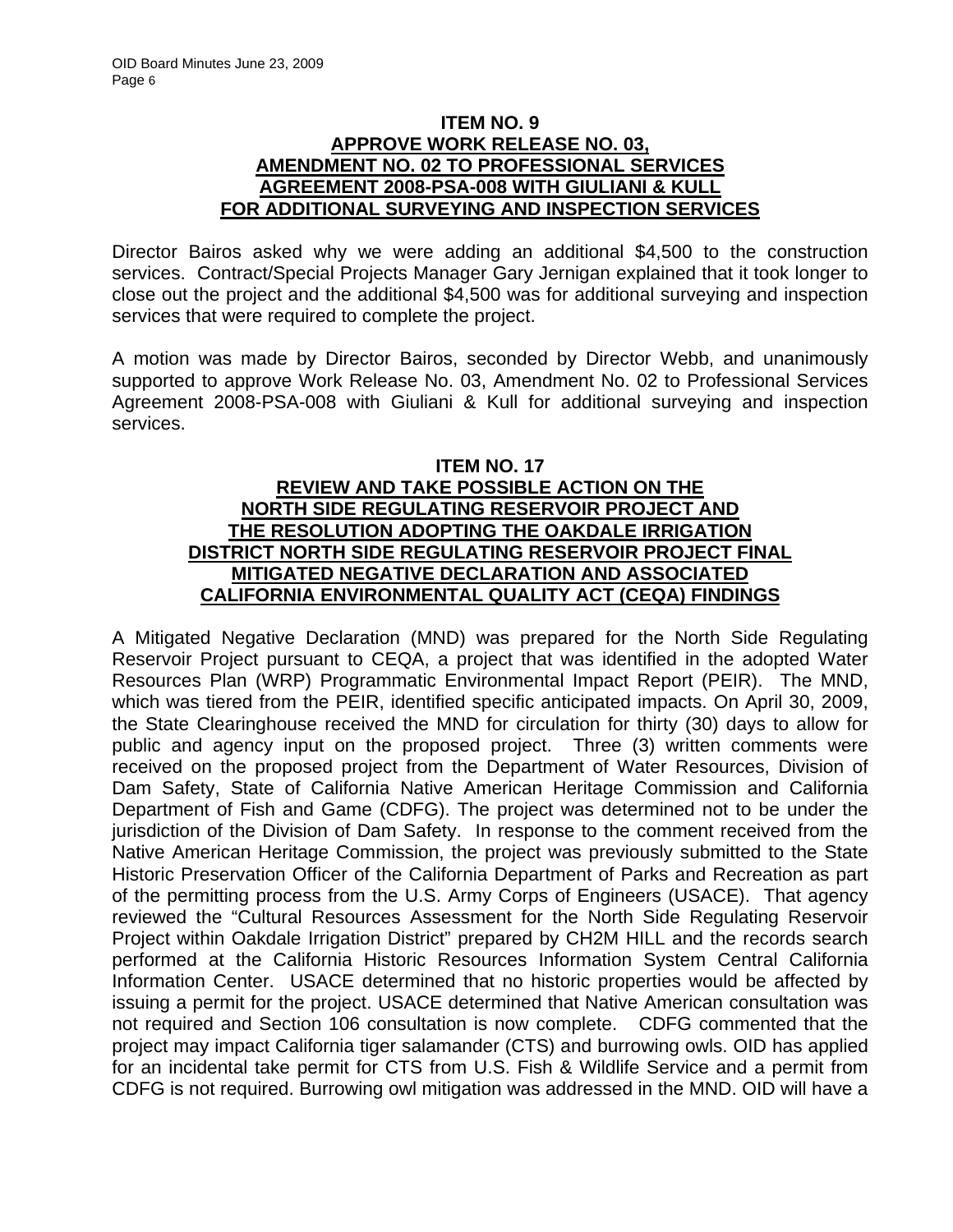Service-approved biologist on site during initial groundbreaking construction. The project will not begin until late-August when burrowing owls are no longer nesting.

No comments were received at the public hearing held on June 2, 2009 and the responses to comments are attached as Exhibit "A" of the resolution. Staff recommends that the Board of Directors (Board) approve the project and adopt the resolution in light of the fact that all potentially significant impacts have been mitigated so that there is no significant impact to the environment. Should the Board concur with staff's opinion, after its independent review of the evidence in the record, staff requests that the Board approve the project and subsequent resolution as discussed above.

A motion was made by Director Clark, seconded by Director Webb, and unanimously supported to approve the Resolution Adopting the Oakdale Irrigation District North Side Regulating Reservoir Project Final Mitigated Negative Declaration and Associated California Environmental Quality Act (CEQA) Findings.

### **ITEM NO. 18 REVIEW AND TAKE POSSIBLE ACTION TO ESTABLISH FEES FOR DRAINAGE DISCHARGE WITH SCONZA CANDY COMPANY (APN: 063-028-024)**

In correspondence dated, April 9, 2008, Sconza Candy Company requested that Oakdale Irrigation District (District) waive the annual drainage discharge fee to District facilities as was previously assessed to Hershey's Chocolate. On May 6, 2008, District's Board of Directors voted to enter into a one (1) year agreement from July 1, 2008 to July 1, 2009 with no fees assessed, and after one (1) year the drainage discharge fees would be readdressed. In correspondence dated, March 16, 2009 and May 15, 2009, District Staff reminded Sconza Candy Company that the existing Agreement was due to expire on July 1, 2009 and that they should review the fee structure as presented last year. Please refer to the attached documentation for clarification purposes. Sconza Candy Company responded on June 8, 2009 with a request to have the District consider rescinding the annual fee for discharge.

Sconza Candy Company now admits that the discharge water volume to the canal will be similar in amounts discharged when Hershey's owned the plant. Nevertheless, Sconza Candy Company estimates that the District derives a benefit of more than 2,300 acre-feet per annum from the acceptance of discharge water from the plant. Based on this supposed benefit, Sconza Candy Company requests that the discharge fees be rescinded.

Per Board policy, the assessment of fees for users of OID facilities are outlined in OID's Release of Liability and Temporary Permit for Use of District "Conveyance Channels". Per policy, the fee for discharge is outlined in section 10; based on allotting 2 hours per week at the current Assistant Watermaster wage plus "overhead" over a 52 week period equates to \$6,428.24 as the cost of the "retainer" plus a charge of 1 hour per week at the current Assistant Watermaster wage plus "overhead" for the operation and oversight of the canal during the 5 month winter period (October 15  $\rightarrow$  March 15) is \$1,298.02. The revised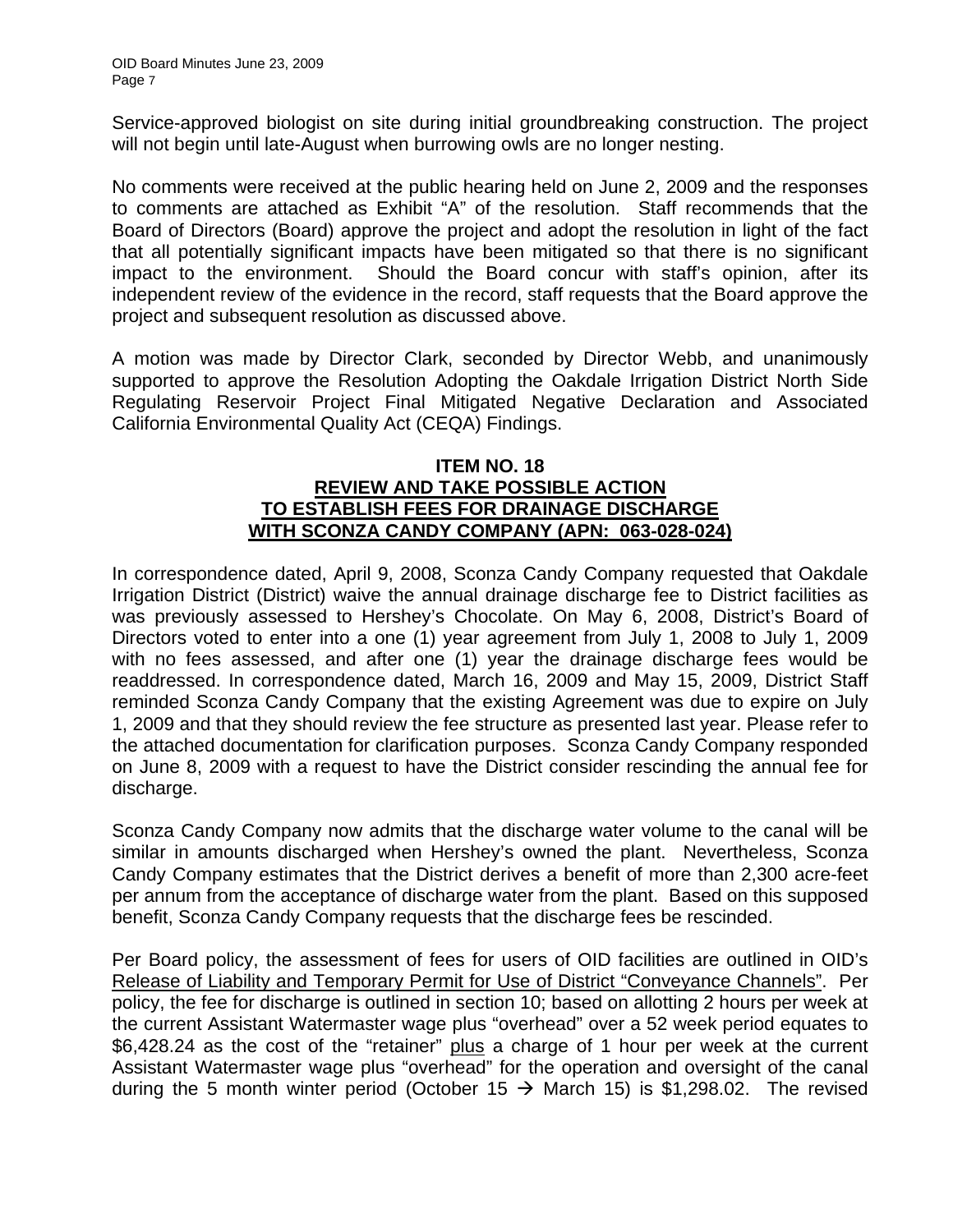discharge fee would be \$7,726.26 for the period of July 1, 2009 to July 1, 2010. Discharge fees are calculated annually and are subject to change based on annual salary adjustments and changes to overhead.

Hershey's was a discharger and Hershey's paid the discharge fee; ConAgra was treated the same; Sconza should be treated no different. The District fully recognizes the benefit of Sconza Candy Company to the local economy, however District Staff and District Policy, and the implementation of policy over the years has been consistent, commercial discharges pay a discharge fee. To do otherwise would be unfair.

City of Oakdale is an option if they consider OID's fee assessment too cumbersome.

Ron Sconza of Sconza Candy Company was present and stated that they did not think that Sconza Candy Company should pay the District for the discharge of water and the annual fee should be waived.

A motion was made by Director Webb, seconded by Director Taro, and unanimously supported to refer this matter to the Water/Engineering Committee and to extend the current agreement until this matter is resolved.

## **ITEM NO. 19 REVIEW AND TAKE POSSIBLE ACTION TO DEFER PAYMENT OF AGRICULTURAL SCHOLARSHIP UNTIL THE 2010-2011 SCHOOL YEAR FOR JORDAN LIPPINCOTT**

Jordon Lippincott was one of the recipients of this year's Agricultural Scholarship Award. Mr. Lippincott has been asked by the California Department of Education, Agricultural Education Unit, to be engaged in an educational internship where he will participate in personal, educational, and leadership development activities thereby requiring him to postpone his entrance into college one year. His internship will be completed in June of 2010.

Mr. Lippincott has received a letter from Cal Poly approving deferment of his admission to Cal Poly from fall 2009 to fall 2010.

Mr. Lippincott is requesting that the Board approve his request to defer payment of his agricultural scholarship until the 2010-2011 school year.

A motion was made by Director Bairos, seconded by Director Webb, and unanimously supported to defer the payment of the Agricultural Scholarship Award until the 2010-2011 school year for Jordan Lippincott.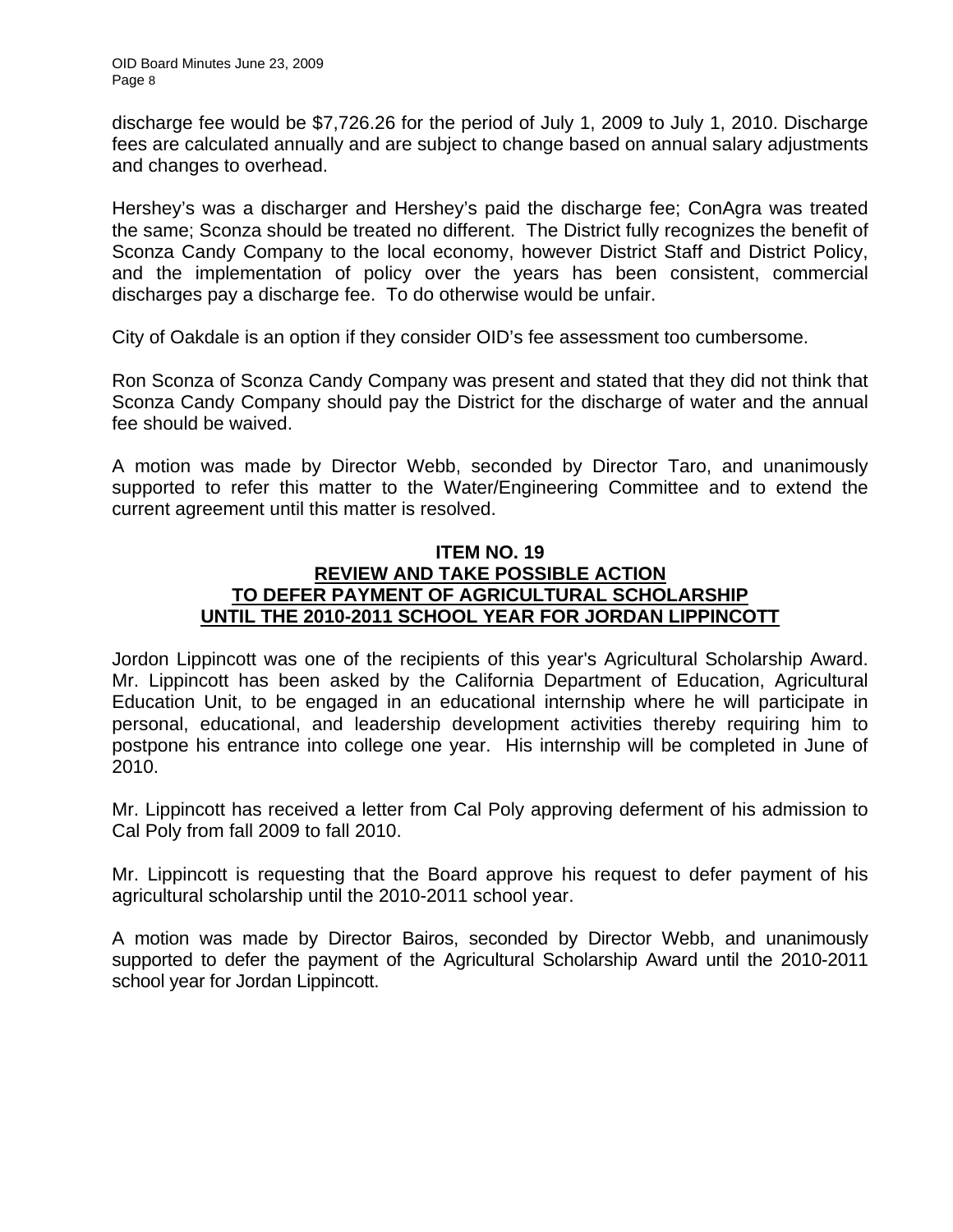## **ITEM NO. 20 REVIEW AND TAKE POSSIBLE ACTION TO REALLOCATE FUNDS TO THE 2009 GENERAL ENGINEERING BUDGET AND AUTHORIZE GENERAL MANAGER TO EXECUTE ALL WORK RELEASES ASSOCIATED WITH THE GENERAL ENGINEERING BUDGET**

When the 2009 budget was being assembled in August of 2008 it was done with the fact that bonding was not going to be a part of the budget process. Hence the Engineering Design Budget included the following projects and estimated design costs;

| $\triangleright$ South Main Phase I Engineering  | \$ 350K         |
|--------------------------------------------------|-----------------|
| $\triangleright$ CEQA for Phase I                | \$ 300K         |
| $\triangleright$ General Engineering             | \$ 500K         |
| $\triangleright$ Northside Regulating Reservoir  | \$ 418K         |
| <b>Total Engineering Costs Budgeted for 2009</b> | \$1.568 million |
|                                                  |                 |

The acquired bond funds will now cover all but the General Engineering budget of \$500,000 leaving unallocated funds of \$1.068 million for engineering.

One of the problems we have been facing since embarking on the implementation of the Water Resources Plan is that projects are not designed sufficiently ahead of time to adequately plan, coordinate and now mitigate for their installation.

Staff recommends that the unallocated \$1.068 million be rolled into the General Engineering budget to augment more project designs to better position OID for more effective implantation of projects. Staff has included a listing of those projects on the books for installation and where this money is needed to be spent for completion of their engineering designs.

A motion was made by Director Webb, seconded by Director Alpers, and unanimously supported to reallocate funds to the 2009 General Engineering Budget and authorize the General Manager to execute all work releases associated with the General Engineering Budget.

### **ITEM NO. 21 REVIEW AND TAKE POSSIBLE ACTION TO AUTHORIZE THE GENERAL MANAGER TO ACQUIRE PROPERTY APPRAISALS FOR EASEMENT PURCHASES AND MITIGATION SITE ACQUISITIONS RELATED TO ON-GOING PROJECTS**

OID will be entering negotiations for property acquisitions for the new South Main Tunnel Project and for mitigation purchases related to resolving ESA impacts on its Northside Reservoir site. Staff is requesting the Board to approve the GM to acquire property appraisals on the properties in question such that staff can come back to the Board for negotiation direction on price and terms in July.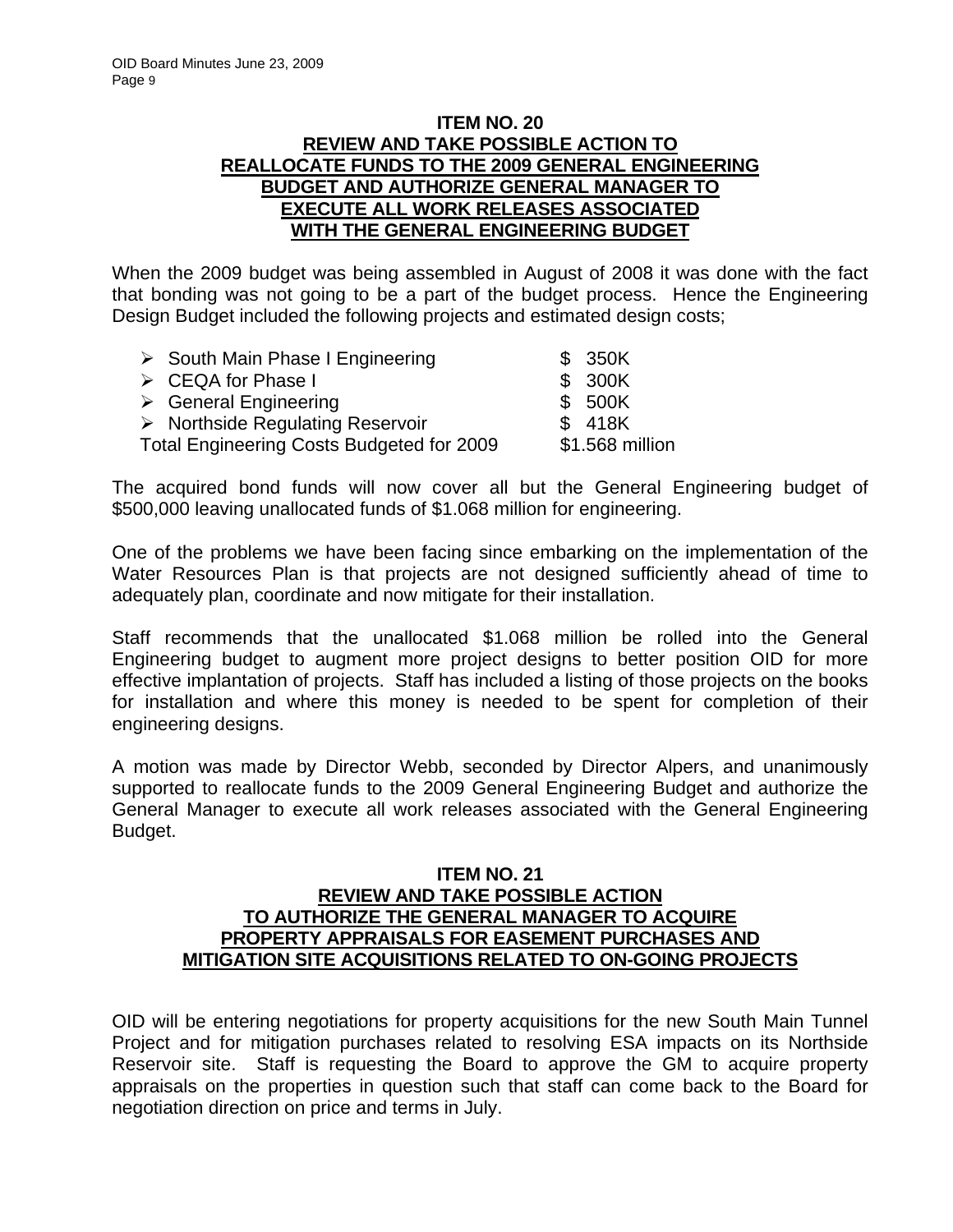A motion was made by Director Webb, seconded by Director Clark, and unanimously supported to authorize the General Manager to acquire property appraisals for easement purchases and mitigation site acquisitions related to on-going projects.

## **ITEM NO. 22 COMMUNICATIONS**

# A. **GENERAL MANAGERS REPORT**

## **Safety Activities**

- 1. 176 days without a lost time injury accident.
- 2. June 25<sup>th</sup> is a meeting on the EAP for Tri Dam with the Office of Emergency Planning in Modesto.

# **Administration Activities**

- 1. Need a representative from the District to attend the City of Oakdale's City Council Meeting on July 6th at 7:00 p.m. to accept Certificate of Appreciation
- 2. Legal Notes:
	- $\triangleright$  Knights Ferry closing briefs due July 17<sup>th</sup>, response to briefs due July 31<sup>st</sup>.
	- $\triangleright$  OCAP BO is currently the highest priority legal matter being addressed. Outcome may determine whether OID and SSJID water rights are challengeable under this order. A SJRG briefing meeting is scheduled for Tuesday with some Congressional representatives.

# **Contract and Special Project Activities**

- 1. Cape Horn Tunnel The Notice of Completion was filed on May 5, 2009 thus the 30 day period has passed. Final invoice has been paid and contract has closed.
- 2. Little John Creek Dam Project The Notice of Completion was filed on May 5, 2009 thus the 30-day period has passed. Final invoice has been paid and contract closed. Final control installation to be completed by Sierra Controls for the SCADA system once the agreement has been signed by Brunker's for access to the signal relay tower.
- 3. Riverbank/South Main The Notice of Completion was filed on May 5, 2009 thus the 30-day period has passed. Final invoice for Retention has been received but not the Conditional nor the Unconditional Lien Releases. Final payment will not be issued until the Lien Releases have been received.
- 4. Fairbanks/Cometa Control Structure Rehabilitation The Notice of Completion was filed on May 5, 2009 thus the 30-day period has passed. Final payment has been paid and contract closed.
- 5. Fairbanks/SSJID Main The Notice of Completion was filed on May 5, 2009 thus the 30-day period has passed. The final invoice with remaining lien releases have not been received from Preston Pipeline, numerous telephones calls have been placed.
- 6. South Main Canal and Tunnel Projects (CEQA) The Categorical Exemption Public Hearing is scheduled for the June 23, 2009 Board of Directors meeting.
- 7. South Main Canal and Tunnel Projects (Engineering) The South Main from Goodwin Dam to 2-Mile Bar (Segment I) and from Tunnel #7 to the second Concrete Flume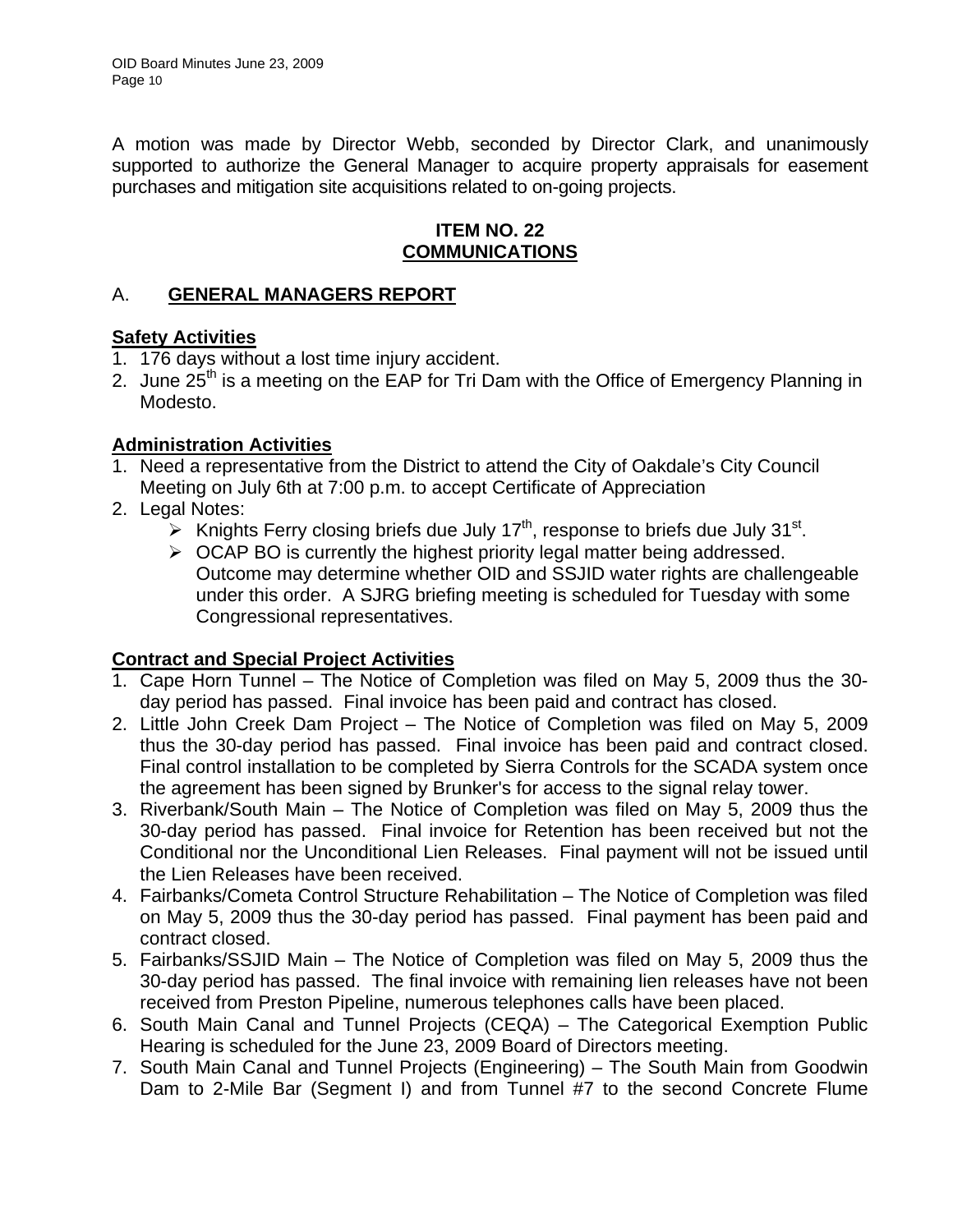downstream of Tunnel #7 (Segment II) has been completed and the bid packages were available to contractors on June 16, 2009. Pre-bid meeting will be conducted in the OID office on June 25, 2009 at 9:00 AM. The bid due date is July 14, 2009. The contract award is targeted for the end of August with a Notice to Proceed on September 15, 2009. Seventeen bidders expressed an initial interest in bidding but three bidders have since declined.

- 8. 2-Mile Bar Tunnel (CEQA & Engineering) Condor continues to perform some preliminary engineering to support CH2MHILL on the CEQA evaluation for the 2-Mile Bar Tunnel. Also, landowner meetings have been initiated for further access for mapping and Geotech work. The Landowners, Conlins, are reluctant about granting access for any mapping or Geotech work.
- 9. Landowner Meetings continue for the North Side Reservoir, Clavey Drop and the South Main Canal Rehabilitation Projects. These Landowner meetings will continue for the next two months.
- 10. Development of the project schedules are in progress for the North Side Regulating Reservoir, Cashman Dam and the South Main Projects. The Construction Management Program is being developed now for all of the 2009/2010 projects from a Priority List received from Water Operations.
- 11. Contract Administration activities on issued contracts to be renewed and/or issued, Work Releases and Change Orders for all contracts.
- 12. Organizational and project execution plans are being developed and assemble for all the 2009/2010 projects.
- 13. Field Engineering Training program started for the Contracts personnel.
- 14. Contract Management course being prepare for OID personnel.
- 15. Construction Management and Contracts Administration manuals being developed.

# **Construction & Maintenance Activities**

- 1. Review of Job Set Up Forms
- 2. Various Landowner meetings regarding maintenance work.
- 3. Preparing and conducting evaluations with the Support Services employees.
- 4. Assisting Engineering Department with constructability review of Capital Improvement Projects.
- 5. Excavated test pits on Jim Brunk's property on May 29<sup>th</sup>, material was determined suitable for District needs. Estimated 97,000 cubic yards of material is potentially available. Discussions with Mr. Brunk continue relating to price and conditions of an agreement.
- 6. One new employee for the vacant C&M Worker position completed the pre-employment screening and started their employment at the District on June 22<sup>nd</sup>.
- 7. Tentative date of July  $9<sup>th</sup>$  has been established for water safety training with the Oakdale Rural Fire Dept. on "throw bags". A throw bag is a tool utilized by Fire Departments to aid in water rescue calls. The District currently has nine throw bags which are issued to the crew trucks. The class will properly train our personnel in the basic techniques if the situation arises.
- 8. Reviewing service availability relating to our cellular phones utilizing demo phones provided by AT&T and Verizon Wireless. Verizon Wireless service covers the vast majority of the outlying areas of the District.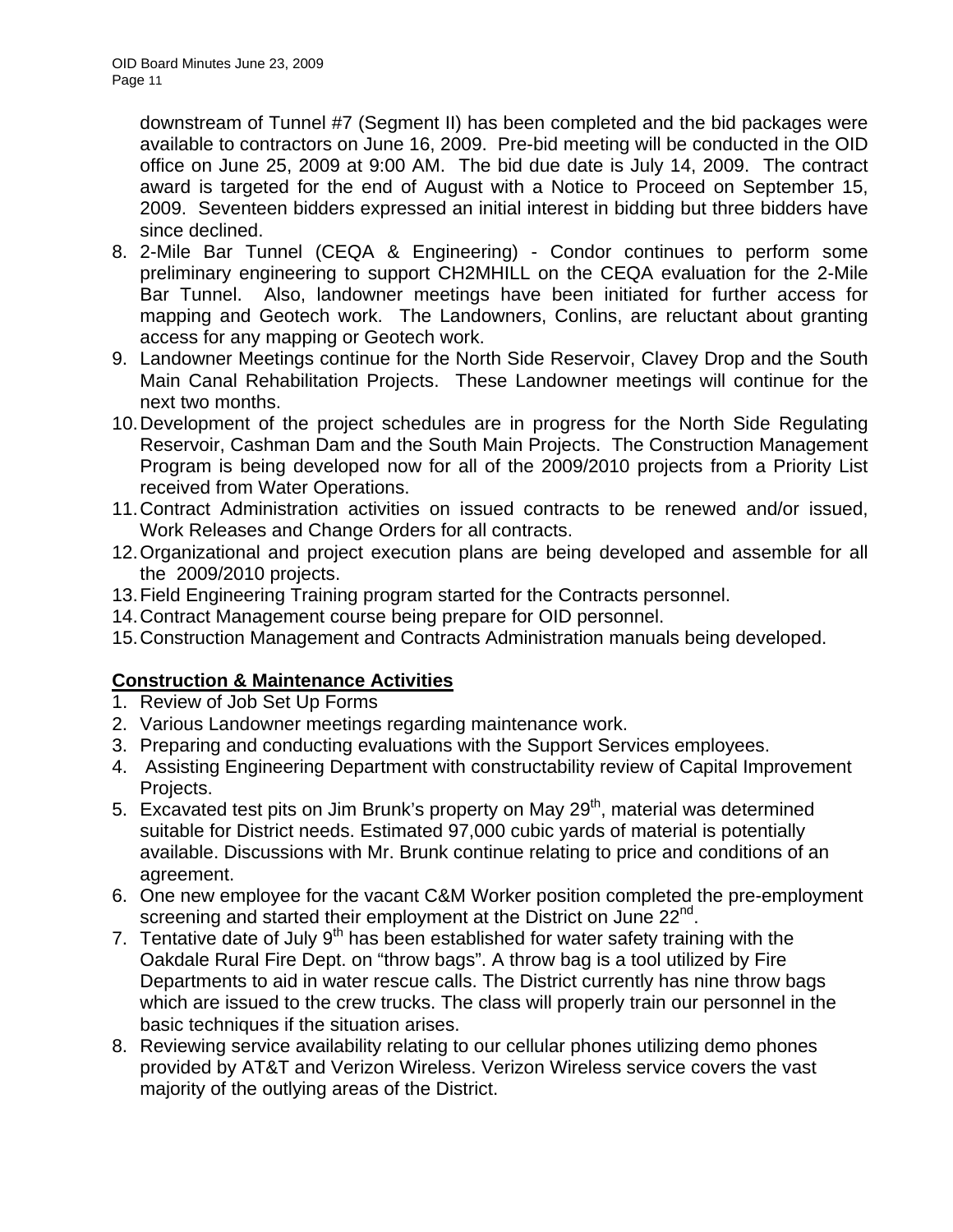# **Engineering Activities**

- 1. Met with V.A. Rodden on 6/12/09 to discuss annexation, misc. landowner issues, drainage issues associated with design of the new system, Phase I work which is now complete along with Phases II and III. V.A. Rodden should be complete with their Master Plan for the ranch in the next 2-3 weeks. Nolte Engineering is preparing the Master Plan. We reviewed the billing as submitted and V.A. Rodden is going to reassemble the billing and re-submit to OID for review and approval.
- 2. P&P working on design drawings for 2009/2010 Capital Projects.
- 3. Continuing to work with USACOE and USFWS as it pertains to environmental mitigation on the North Side Reservoir Project. USFWS Staff has advised us that the BO is complete and awaiting signature. Final MND to the Board for approval on 6/23/09. Working with USACOE as it pertains to potential alternative mitigation sites. Engineering Department working on environmental mitigation bid package and list of local biologists which may qualify as a "Service approved Biologist" as required as part of our California Tiger Salamander (CTS) Best Management Practices (BMP's). 99% design drawings were reviewed and returned to P&P with comments on 6/19/09. Staff review of the DRAFT Bid Documents and Specifications is complete less the BMP's from the BO.
- 4. Performing research of APN files and facility files for the 2009/2010 Capital Projects.
- 5. Landowner meetings for the 2009/2010 Capital Projects are nearly complete and in general have gone well.
- 6. No word from Mr. Hansen since correspondence was sent letting him know that OID would plan on replacing the required section of pipe this winter contingent upon the trees being removed and the pump station being modified.
- 7. Response letter sent to Willms Ranch, LLC Attorney, Ms. Barbara Savery. No response to date.
- 8. Preparing pre-construction photo logs for all 2009/2010 Capital Projects.
- 9. Assisting Mr. Jernigan as necessary on the South Main Canal improvement projects. Met with representatives from the "Conlin Ranch" on 6/15/09.
- 10. P&P working on abutment design for new bridge to span Wildcat Creek.
- 11. JBD attended North County Corridor Public Meeting on 6/15/09.
- 12. JBD and Mr. Fos attended San Joaquin County Planning Commission meeting on 6/18/09 as it pertains to the Martin Ranch Subdivision in Valley Home.
- 13. JBD attended and presented two (2) papers at the USCID Conference in Reno on June 3 5.
- 14. Ongoing project status meetings with Provost and Prichard, Inc.

# **Water Operations Activities**

- 1. Currently on 12 day rotation, evaluating the need to go to 10 day rotations sometime in July. See attached Water Operations Department Report.
- 2. Attended SJ River Flow & Salinity Objective meeting in Sacramento on June 19<sup>th</sup>
- 3. Attended USCID conference in Reno on June  $3^{rd} 6^{th}$
- 4. Coordinating installation of GPS equipment
- 5. Birnbaum Pump Replacement Project has been completed
- 6. Water Utilities Bob Nielsen attended LAFCO meeting in regard to the Pooley lot split.
	- 1. ID 22 Nothing to Report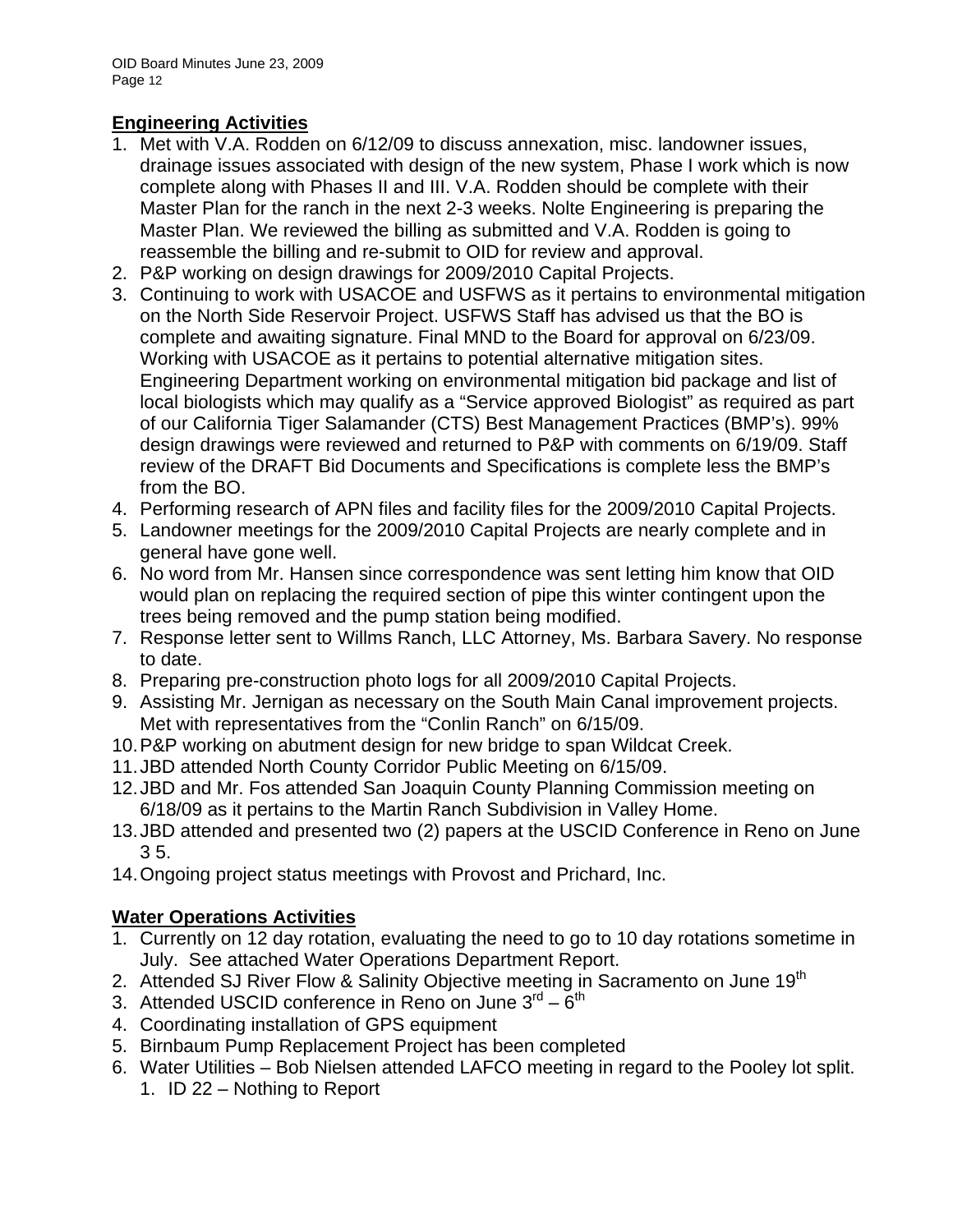- 2. ID 41 Emergency repairs have been completed to Pump No.2
- 3. ID 42 Nothing to Report
- 4. ID 45 & 49 Nothing to Report
- 5. ID 46 Nothing to Report
- 6. ID 51 Nothing to Report
- 7. ID 52 Nothing to Report
- 8. RWS Nothing to Report

# **Finance and Accounting Activities**

- 1. On June 11<sup>th</sup> Springbrook provided an extensive demonstration of their software to the department managers. On June  $17<sup>th</sup>$  Argos provided a web demonstration of their software to the CFO. A finance committee meeting will be set to review staff recommendations.
- 2. Second installment due date is Monday, June 22, 2009.
- 3. Tested 20 applicants for the Account Clerk position. We are scheduled to interview 4 of these applicants the week of  $22<sup>nd</sup>$ .
- 4. Carol Arnold's last day was June 17<sup>th</sup>. The accounting department will be short-staffed until a new person is hired. Overtime may be necessary in the interim.
- 5. Prepared summary of general engineering work release obligations and meet with Gary Jernigan and John Davids to review obligations versus 2009 budget.
- 6. Rural water system account information:
	- 83 Late payment notices
	- 20 15 day notices
	- 2 48 hours shut-off notices
- 7. Route accounting functions (AP, AR, PR, billings, account reconciliations, etc.)

# B. **COMMITTEE REPORTS**

There were no committee meetings.

# C. **DIRECTORS' COMMENTS/SUGGESTIONS**

#### Director Taro

Director Taro stated that with Tri-Dam spilling and with Donnells and Beardsley spilling it would seem that we have plenty of water.

Director Bairos Director Bairos had no comments.

Director Clark Director Clark had no comments.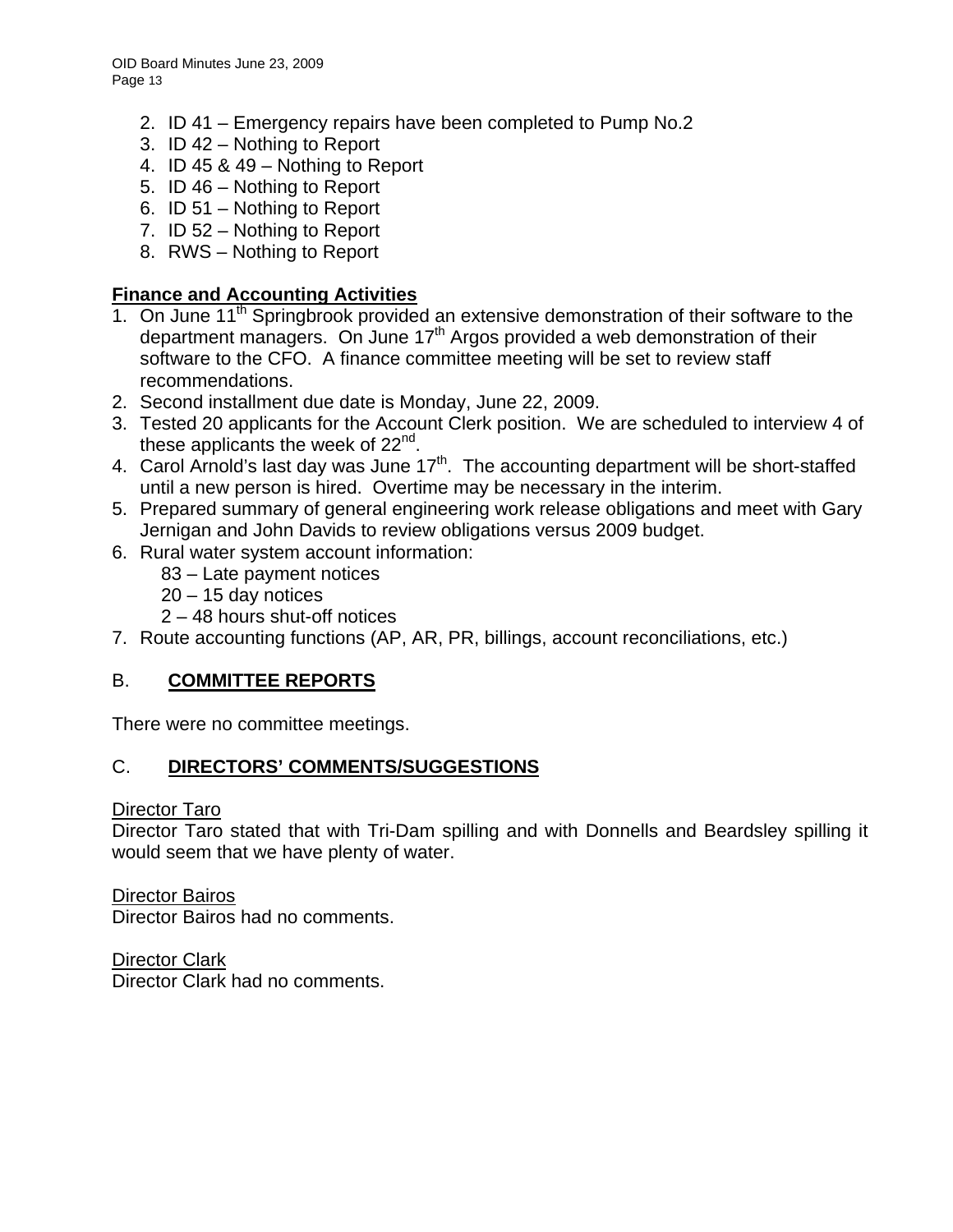OID Board Minutes June 23, 2009 Page 14

### Director Webb

Director Webb had four comments:

 1. Director Webb stated that he noticed a green patch of grass in an area off of Snedigar again this year and stated that the District needs to check this out and seal it so that the landowner cannot use the water.

 2. Director Webb asked if when the pumps are turned on and the landowner signs the sheet is he taking responsibility for the pump stating that he checked the oil, etc., or is he just stating that he turned it on. Water Operations Manager Kevin King stated that there is a form entitled Release of Liability and Temporary Permit for Use of "Irrigation & Drainage Well Use" and Conveyance Channel" that is completed by all property owners using a District Pump. Director Webb requested that the pump agreement be placed on the agenda for the next Board Meeting.

 3. Director Webb stated that there are leaks on the Brady Pipeline just before the spillway.

 4. Director Webb stated that the Bureau seems to have completely forgotten the operating agreement between them, SSJID, and OID. Prior to our operating agreement both Districts had 627,000 acre feet that we could draw down and we gave 27,000 of that up for a better point of view for a guarantee of water in a dry year and it seems that they have forgotten this by the way things are happening. He stated that they need to be reminded of what the agreement is with the Districts.

#### Director Alpers

Director Alpers stated that the drain ditches are running below where they were last year and the DSOs are doing a good job in his area. Director Alpers also stated that the District's engineering staff should be looking at some of the construction projects at Tri-Dam.

At the hour of 10:30 a.m. the meeting adjourned to Closed Session.

## **CLOSED SESSION ITEM NO. 27**

- **A.** *Government Code* **§54956.8 Conference with Real Property Negotiator Negotiating Parties:** San Luis Delta Mendota Water Authority **Property: Agency Negotiators:** General Managers and Counsel  **Under Negotiations:** Price and Terms
- **B.** *Government Code* **§54956.9 Existing Litigation**  *Karen Eakin v. Oakdale Irrigation District*
- **C.** *Government Code* **§54956.9(b) Anticipated Litigation**  One (1) Case